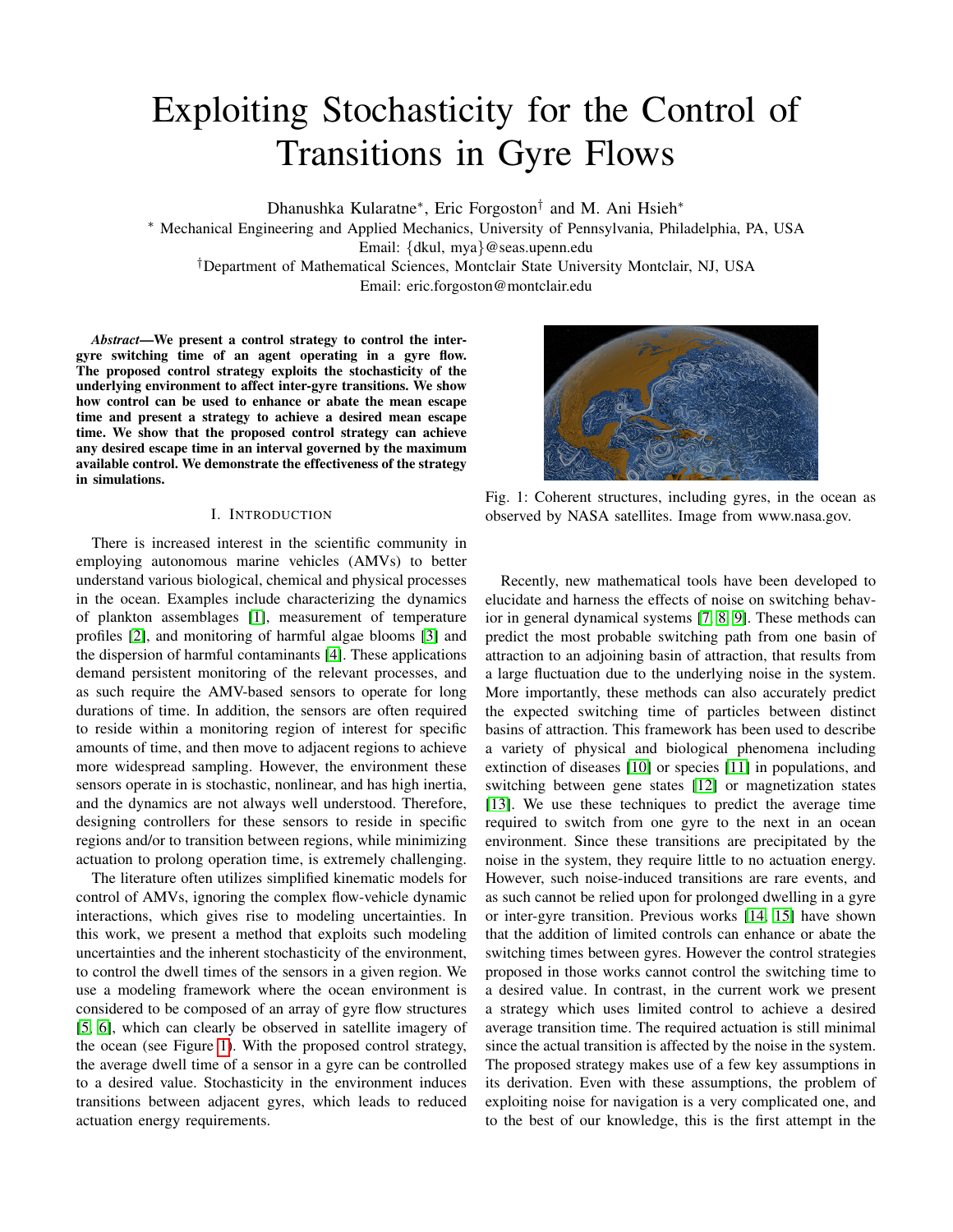<span id="page-1-3"></span>

Fig. 2: Phase portrait of the double-gyre flow for  $A = 1$ ,  $s = 1$ and  $\mu = 1$ . The black cross indicates the stable equilibrium at  $x_0$ , and the red cross indicates the saddle point at  $x_1$ .

literature at using control to obtain a desired mean escape time.

The rest of the paper is organized as follows: the problem is formulated in section [II,](#page-1-0) mean escape times are characterized in section [III,](#page-1-1) the proposed control strategy is presented in section [IV,](#page-2-0) an analysis of the control is provided in section [V,](#page-4-0) parameter selection for the control strategy is discussed in section [VI,](#page-5-0) simulation results are presented in [VII,](#page-5-1) and conclusions and directions for future work are discussed in section [VIII.](#page-6-0)

#### II. PROBLEM FORMULATION

<span id="page-1-0"></span>We consider an agent with kinematics given by

$$
\dot{\mathbf{x}} = \mathbf{F}(\mathbf{x}) + \mathbf{u}(t) + \boldsymbol{\eta}(t), \tag{1}
$$

where  $\mathbf{x} = [x, y]^T \in \mathbb{R}^2$  is the position of the agent, **F** is the flow field in which the agent operates,  $\mathbf{u}(t)$  is the agent control and  $\eta(t)$  is a white noise term where each component has zero mean and a standard deviation of  $\sigma = \sqrt{2D}$ , with D being the noise intensity. In this work,  $\eta(t)$  is used to capture any errors in modeling as well as any sensing, actuation, or environmental uncertainties. In ocean environments, a kinematic model is valid and sufficient to describe the dynamics when the vehicle dimensions are small in relation to the spatial scales of the transport controlling flow structures.

Here we assume the external flow field  $F(x)$  is given by the double-gyre model which is often used to describe large scale recirculation in the ocean [\[16\]](#page-8-12):

$$
\mathbf{F}(x,y) = \begin{bmatrix} F_x(x,y) \\ F_y(x,y) \end{bmatrix} = \begin{bmatrix} -\pi A \sin(\frac{\pi x}{s}) \cos(\frac{\pi y}{s}) - \mu x \\ \pi A \cos(\frac{\pi x}{s}) \sin(\frac{\pi y}{s}) - \mu y \end{bmatrix}.
$$
\n(2)

In  $(2)$ , A denotes the strength of the flow, s is a scaling factor for the gyre dimensions, and  $\mu$  is a damping coefficient. Figure [2](#page-1-3) shows the phase portrait of the flow for  $A = 1, s = 1$ , and  $\mu = 1$ . For  $\mu > 0$ , each gyre has an attractor in the center of the gyre, and is flanked by four saddle points. The gyre boundaries consist of the stable and unstable manifolds of these saddle points. A system of two adjoining gyres as shown in Figure [2,](#page-1-3) qualitatively resembles a double-well potential.

To formalize the problem we consider a set of two adjoining gyres in the flow field. Let  $x_0$  be the attractor in the left gyre,

<span id="page-1-4"></span>

<span id="page-1-5"></span>Fig. 3: (a) Average escape times obtained for the double gyre flow using Monte Carlo simulations. (b) The most likely escape path. Arrows along the escape path indicate the direction and strength of the most likely noise profile that leads to this most likely escape path.

and  $x_1$  be a saddle point at the lower right corner of the gyre. In the absence of noise and control,  $x_0$  is an attractor, and all passive agents in the left gyre will eventually converge to  $x_0$ . In the presence of small noise, the dynamical behavior of the system is now determined by its stationary probability density. All the attractors at the gyre centers will now be peaks in this probability landscape, and most agent trajectories will now be concentrated around the gyre center. However, there exist rare events in which the noise in the system drives an agent from the attractor of one gyre to the attractor of an adjoining gyre. These "escape trajectories" most often pass through one of the saddle points since they are regions of high instability in the flow. The average time required for such an escape event to occur is called the mean escape time  $T_E$ , and it depends on the properties of the flow and the intensity of the noise in the system. The objective of the current work is to synthesize a control  $\mathbf{u}(t)$  that achieves a desired escape time  $T_E^d$ . We assume that the agent has limited actuation and as such  $\|\mathbf{u}(t)\| \leq c_{max}$ . We further assume that the agent is able to localize within each gyre, and that it is able to measure the flow velocity at its current position.

#### III. MEAN ESCAPE TIME DUE TO NOISE

<span id="page-1-2"></span><span id="page-1-1"></span>In this section we characterize the mean escape time using large deviation theory. We first consider an uncontrolled system to obtain an expression for the mean escape time. Next we show how control could be used to increase or decrease the mean escape time.

#### *A. Mean escape times for the uncontrolled case*

From the theory of large deviations [\[17,](#page-8-13) [18\]](#page-8-14), the probability of the uncontrolled system, *i.e.*  $\mathbf{u} \equiv 0$ , transitioning from the attractor at  $x_0$  through  $x_1$  to the adjoining gyre is given by

$$
P = ke^{-R/D} \tag{3}
$$

where  $k$  is a constant and  $R$  is the *action* of the transition path. Of the many paths leading to escape, the transition path that is most likely to occur will minimize the action. Using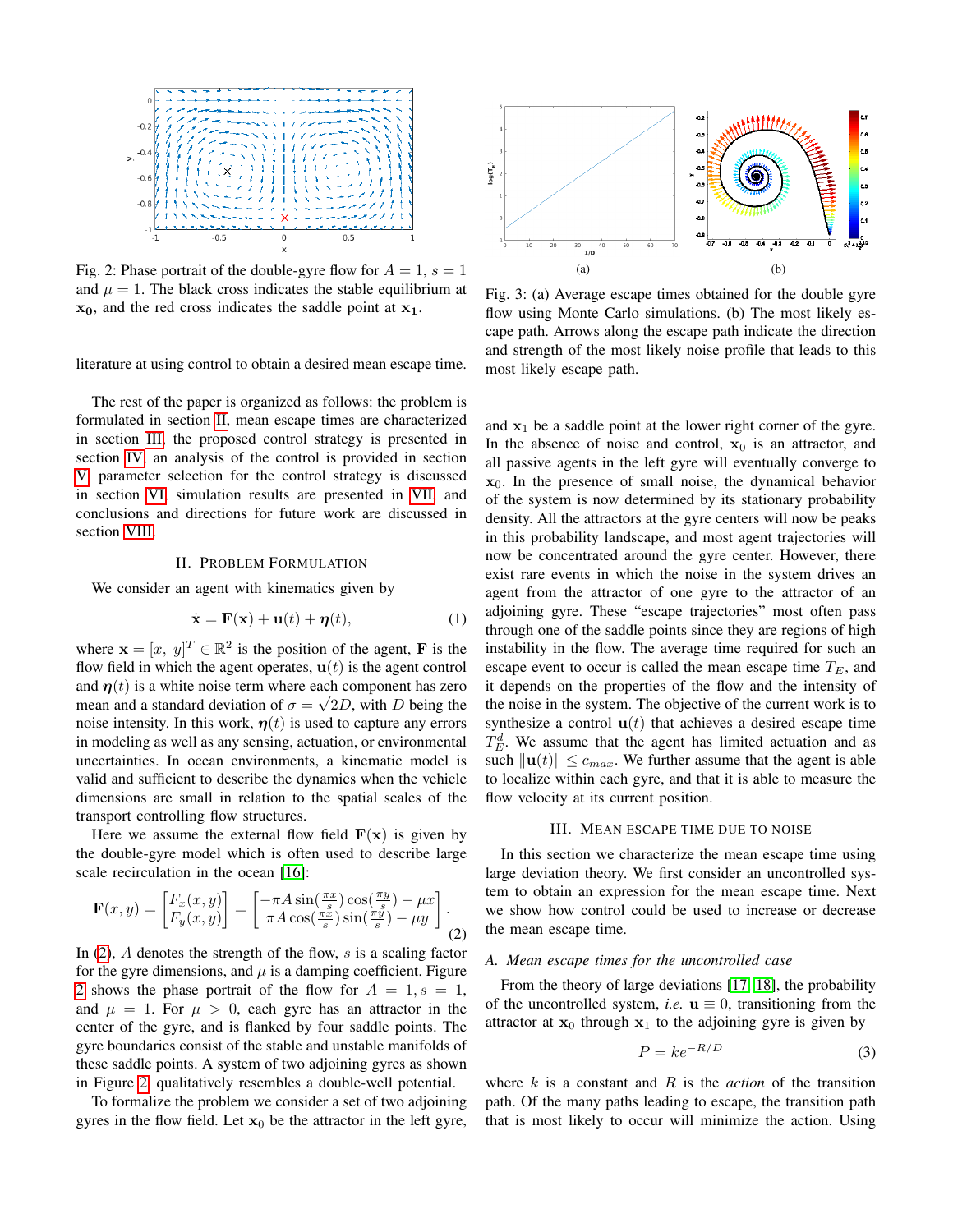calculus of variations, one can show that the minimum action is given by,

<span id="page-2-3"></span>
$$
\mathcal{R} = \min_{\boldsymbol{\eta}(t)} \frac{1}{2} \int_{t_0}^{t_f} \boldsymbol{\eta}(t)^T \boldsymbol{\eta}(t) dt
$$
\n
$$
= \min_{\mathbf{x}(t)} \frac{1}{2} \int_{t_0}^{t_f} [\dot{\mathbf{x}} - \mathbf{F}(\mathbf{x})]^T [\dot{\mathbf{x}} - \mathbf{F}(\mathbf{x})] dt,
$$
\n(4)

with boundary conditions  $\mathbf{x}(t_0) = \mathbf{x}_0$ , and  $\mathbf{x}(t_f) = \mathbf{x}_1$  [\[19,](#page-8-15) [17,](#page-8-13) [18,](#page-8-14) [20\]](#page-8-16).<sup>[1](#page-2-1)</sup> The average time to escape the gyre through  $x_1$ is inversely proportional to the probability of occurrence of this most likely transition path and its associated noise profile. Thus, the average escape time is given by,

<span id="page-2-2"></span>
$$
T_E = b e^{\mathcal{R}/D},\tag{5}
$$

where  $b$  is a prefactor determined by numerical simulation or experiment. Figure [3a](#page-1-4) shows average escape times obtained through Monte-Carlo simulations for different noise intensities. It can be seen that the simulation results agree with the average escape time predicted by [\(5\)](#page-2-2). Figure [3b](#page-1-5) shows the escape path with the minimum action, *i.e.,* the most likely escape path. The arrows along the path indicate the strength and direction of the noise profile associated with this most likely escape path. It can be seen that the noise acts as a control that pushes the agent out of the gyre.

In the limit of small noise, each escape trajectory is a rare event and thus the events are uncorrelated. Therefore, the escape events can be considered to be a Poisson process, and the probability density function of the escape times  $P_{T_E}$  is exponential with a mean escape time of  $T_E$ , *i.e.*,

$$
P_{T_E}(t) = \frac{1}{T_E} e^{-\frac{t}{T_E}}, \quad t \ge 0.
$$
 (6)

# *B. Mean escape time for the controlled case*

Inspired by the noise profile associated with the path most likely to occur, we consider a gyroscopic control force of the form  $\mathbf{u} = c\mathbf{f}(\mathbf{x})$  to control the mean escape time. The function  $f(x)$  determines the direction of the control and it is assumed that  $||f(\mathbf{x})|| = 1$ . Thus,  $||\mathbf{u}|| = c$ . Similar to [\(4\)](#page-2-3), the action of the path that is most likely to result in escape for this controlled system is given by,

<span id="page-2-4"></span>
$$
\mathcal{R}^c = \min_{\mathbf{x}(t)} \frac{1}{2} \int_{t_0}^{t_f} [\dot{\mathbf{x}} - \mathbf{F}(\mathbf{x}) - c\mathbf{f}(\mathbf{x})]^T [\dot{\mathbf{x}} - \mathbf{F}(\mathbf{x}) - c\mathbf{f}(\mathbf{x})] dt.
$$
\n(7)

Let the optimal escape path that results from [\(7\)](#page-2-4) be denoted by  $\mathbf{x}^c(t)$ . Thus, the action of the most likely noise profile can be re-written as,

$$
\mathcal{R}^c = \frac{1}{2} \int_{t_0}^{t_f} [\dot{\mathbf{x}}^c - \mathbf{F}(\mathbf{x}^c) - c\mathbf{f}(\mathbf{x}^c)]^T [\dot{\mathbf{x}}^c - \mathbf{F}(\mathbf{x}^c) - c\mathbf{f}(\mathbf{x}^c)] dt.
$$
\n(8)

When  $c = 0$ , the action  $\mathcal{R}^0$  is given by the uncontrolled case [\(4\)](#page-2-3), and the corresponding escape path is  $x^0(t)$ . Note that, for

an arbitrary c, the most likely path  $\mathbf{x}^c(t)$  depends on c. Using a Taylor series expansion,

$$
\mathbf{x}^{c}(t) = \mathbf{x}^{0}(t) + \left. \frac{\partial \mathbf{x}^{c}}{\partial c} \right|_{c=0} c + h.o.t.
$$
 (9)

Thus, for small values of  $c$  such that the change in the optimal path is small, i.e.,  $\left|\frac{\partial x^c}{\partial c}\right|$  $\frac{\partial x^c}{\partial c}$   $\leq$  1, one has  $\mathbf{x}^c(t) \approx \mathbf{x}^0(t)$ . For small c, the action of the most likely escape path is therefore given by,

$$
\mathcal{R}^c \approx \frac{1}{2} \int_{t_0}^{t_f} [\dot{\mathbf{x}}^0 - \mathbf{F}(\mathbf{x}^0) - c\mathbf{f}(\mathbf{x}^0)]^T [\dot{\mathbf{x}}^0 - \mathbf{F}(\mathbf{x}^0) - c\mathbf{f}(\mathbf{x}^0)] dt
$$
  
\n
$$
= \frac{1}{2} \int_{t_0}^{t_f} [\dot{\mathbf{x}}^0 - \mathbf{F}(\mathbf{x}^0)]^T [\dot{\mathbf{x}}^0 - \mathbf{F}(\mathbf{x}^0)] dt
$$
  
\n
$$
- c \int_{t_0}^{t_f} \mathbf{f}(\mathbf{x}^0)^T [\dot{\mathbf{x}}^0 - \mathbf{F}(\mathbf{x}^0)] dt + \frac{c^2}{2} \int_{t_0}^{t_f} \mathbf{f}(\mathbf{x}^0)^T \mathbf{f}(\mathbf{x}^0) dt.
$$

Concisely,

$$
\mathcal{R}^c \approx \mathcal{R}^0 - \alpha c + \beta c^2 \tag{10}
$$

where

$$
\alpha = \int_{t_0}^{t_f} \mathbf{f}(\mathbf{x}^0)^T \boldsymbol{\eta}^0(t) dt, \quad \beta = \frac{1}{2} \int_{t_0}^{t_f} \mathbf{f}(\mathbf{x}^0)^T \mathbf{f}(\mathbf{x}^0) dt,
$$

and  $\eta^0(t)$  is the optimal noise profile for the uncontrolled case. Note that  $\alpha > 0$  and  $\beta > 0$ . Thus, the change in action due to  $c$  is given by

<span id="page-2-5"></span>
$$
\Delta \mathcal{R} = -\alpha c + \beta c^2. \tag{11}
$$

<span id="page-2-7"></span>Using [\(5\)](#page-2-2), the change in the escape time due to this change in the action is given by

<span id="page-2-6"></span>
$$
\frac{T_E^c}{T_E^0} = e^{\Delta \mathcal{R}/D},\tag{12}
$$

where  $T_E^0$  is the mean escape time for the uncontrolled case. From [\(11\)](#page-2-5) it can be seen that when  $c < 0$  then  $\Delta \mathcal{R} > 0$ , which from [\(12\)](#page-2-6) implies that  $T_E^c > T_E^0$ . Similarly, it can be seen that when  $0 < c < \alpha/\beta$  then  $T_E^c < T_E^0$ . Using [\(12\)](#page-2-6), we can compute the value of  $c$  required to affect a known change in the escape time.

#### <span id="page-2-0"></span>IV. CONTROLLING ESCAPE TIMES IN GYRE LIKE FLOWS

Using [\(5\)](#page-2-2), it can be seen that  $\log(T_E) = \log(b) + \mathcal{R}/D$ . Therefore, the average time required to escape from a gyre depends on the action as well as the amount of noise D available in the system. For a given noise level in the system, the average escape time is governed by the action of the transition path that is most likely to occur.

The objective of this work is to use a control of the form  $u = cf(x)$ , in which the parameter  $c \in [-c_{max}, c_{max}]$  can be varied to obtain a given desired average escape time  $T_E^d$ . The function  $f(\mathbf{x})$  determines the direction of the control vector, and is set as

$$
f(\mathbf{x}) = [0, 0, 1]^T \times \frac{\mathbf{F}(\mathbf{x})}{\|\mathbf{F}(\mathbf{x})\|},
$$

which results in a gyroscopic control vector that resembles the direction of the optimal noise profile [\[21,](#page-8-17) [5\]](#page-8-1).

<span id="page-2-1"></span><sup>&</sup>lt;sup>1</sup>Due to the nature of the noise driven transition  $t_0 = -\infty$  and  $t_f = \infty$ .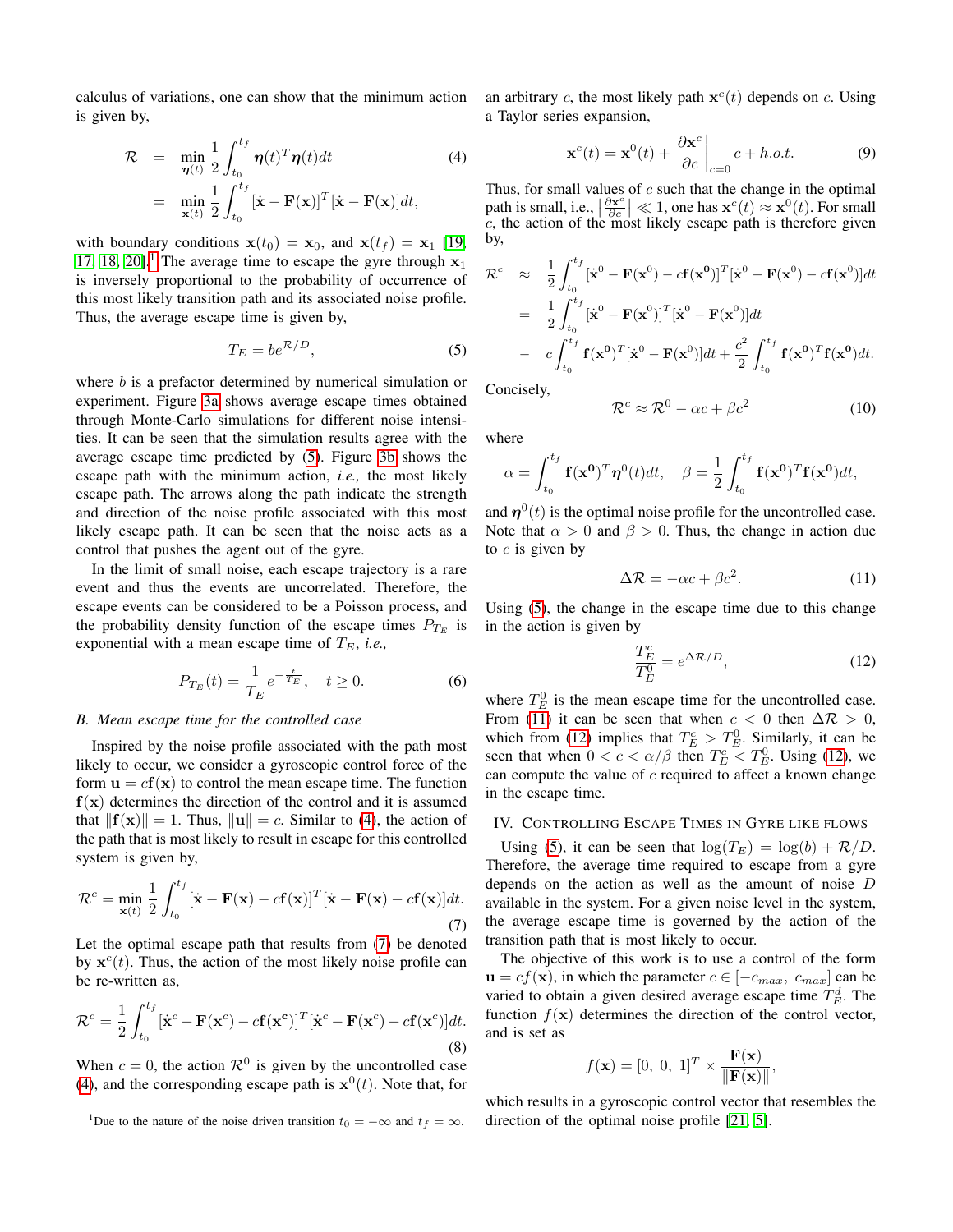<span id="page-3-0"></span>

<span id="page-3-1"></span>Fig. 4: (a) Variation of the distance to the closest gyre boundary over time along a noise-driven escape path. The width of the gyre is  $s$ . (b) The escape path hovers near the gyre center before exhibiting an almost linear transition towards escape.

<span id="page-3-2"></span>

Fig. 5: Desired noise driven escape path with an escape time of  $T_E^d$  (black); actual escape path when  $T_E^0 < T_E^d$  (blue); and actual escape path when  $T_E^0 > T_E^d$  (red).

If the noise intensity  $D$  and the current average escape time  $T_E^0$  were known, equations [\(12\)](#page-2-6) and [\(11\)](#page-2-5) could easily be used to compute the value of  $c$  required to obtain the desired escape time. However, typically, none of these parameters are readily available in a real system. Thus, in order to design a control strategy to obtain the desired average escape time, we consider the characteristics of a noise-driven escape path of an agent in this double-gyre flow. Figure [4a](#page-3-0) shows the typical variation of the distance d between the particle and the closest gyre boundary over time until the agent escapes the gyre through one of the boundaries. A simplified  $t$  vs.  $d$  plot that captures the essential characteristic of the curve is shown in Figure [4b.](#page-3-1) From these plots, it can be seen that a major portion of the particle's trajectory is concentrated around the gyre center, before the particle suddenly transitions out of the gyre. The actual transition itself occurs over a fraction of the overall dwell time, and near the transition, the  $t$  vs.  $d$  curve is approximately linear. These typical characteristics can be used to identify a potential onset of the escape portion of a trajectory, when neither the noise level of the system nor the expected escape times are known.

# <span id="page-3-3"></span>*A. Controller Synthesis*

Let  $T_E^0$  be the 'natural' escape time of the uncontrolled system for an unknown noise level, and let  $T_E^d$  be the desired average escape time. If the noise in the system is high, then  $T_E^0$  <  $T_E^d$  (blue trace in Figure [5\)](#page-3-2), and if the noise in the system is low, then  $T_E^0 > T_E^d$  (red trace in Figure [5\)](#page-3-2). Note that  $T_E^0$  of the system is unknown. Therefore, the proposed control strategy is based on making local assumptions about  $T_E^0$ , and is given by  $\mathbf{u} = cf(\mathbf{x})$  where c is given by:

$$
c = \begin{cases} \max\{\frac{\alpha - \sqrt{\alpha^2 + 4\beta \Delta \mathcal{R}}}{2\beta}, -c_{max}\} & \text{if } d < \lambda_s \frac{s}{2} \text{ and} \\ t < (1 - \lambda_t)T_E^d \\ c_{max} & \text{if } t \ge (1 - \lambda_t)T_E^d \\ 0 & \text{otherwise} \end{cases}
$$
(13)

In other words, when  $d < \lambda_s \frac{s}{2}$  and  $t < (1 - \lambda_t)T_E^d$  (e.g., dashed portion of the blue trace in Figure [5\)](#page-3-2), the particle is assumed to be transitioning towards escape, and  $T_E^0 < T_E^d$ . In this case, using the approximately linear escape transition behavior,  $T_E^0$  is estimated to be,

<span id="page-3-4"></span>
$$
T_E^0 = \frac{t}{1 - \lambda_t \frac{2d}{\lambda_s s}}.\tag{14}
$$

Using [\(12\)](#page-2-6), the required change in action is computed to be

$$
\Delta \mathcal{R} = k \log(\frac{T_E^d}{T_E^0}),
$$

and using [\(11\)](#page-2-5), the control parameter is set as,

$$
c = \max\left(\frac{\alpha - \sqrt{\alpha^2 + 4\beta\Delta\mathcal{R}}}{2\beta}, -c_{max}\right). \tag{15}
$$

When  $t \ge (1 - \lambda_t) T_E^d$  (e.g., dashed portion of the red trace in Figure [5\)](#page-3-2), it is assumed that  $T_E^0 \geq T_E^d$ , and that the particle has not started its transition towards escape. In contrast to the previous case, an estimate for  $T_E^0$  cannot be obtained. Furthermore, in order to meet the expected escape time target, the particle must transition out as soon as possible. In this case, the control parameter is set as

$$
c=c_{max}.
$$

The control strategy pushes the agent towards the center of the gyre if it gets close to the boundary before the required amount of time has elapsed, and it pushes the agent towards the boundary when the elapsed time is close to the required escape time. The instances at which the control is switched on are governed by the parameters  $\lambda_s$  and  $\lambda_t$ . Note that  $\lambda_t \leq 1$ and  $0 \leq \lambda_s \leq 1$ . Intuitively it can be seen that large values of  $\lambda_s$  will increase the escape time and that large values of  $\lambda_t$ will decrease the escape time. In order to analyze the proposed control strategy and verify its correctness, we map this twodimensional (2D) system to an analogous one-dimensional (1D) system, and analyze the corresponding 1D control strategy. This greatly simplifies the analysis while preserving the essential characteristics of the controlled system. Insights from the 1D system are then used to select values for  $\lambda_s$  and  $\lambda_t$ .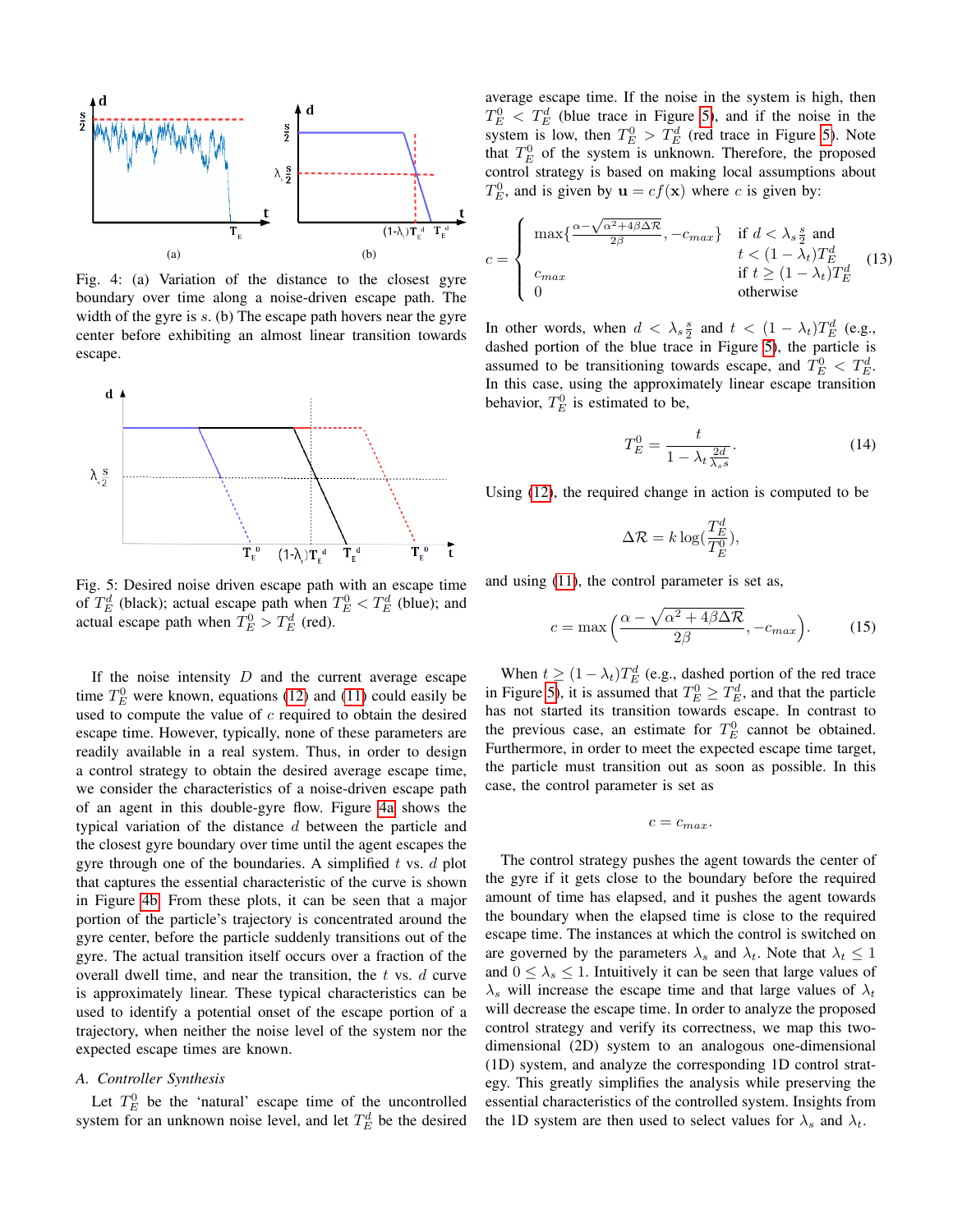<span id="page-4-1"></span>

# V. ANALYSIS OF THE CONTROL STRATEGY

<span id="page-4-0"></span>In order to analyze the proposed control strategy, we consider an analogous 1D system with an analogous control strategy. Consider a particle in a 1D potential well, subject to Gaussian noise. The equation of motion of this particle is given by

<span id="page-4-4"></span>
$$
\dot{x} = -\frac{\partial U}{\partial x} + \eta(t) + u(t),\tag{16}
$$

where  $x$  is the position,  $U$  represents the potential well (see Figure [6\)](#page-4-1),  $u(t)$  is the control, and  $\eta$  is Gaussian noise with intensity D. For the uncontrolled case, *i.e.*,  $u(t) = 0$ , it has been shown [\[22,](#page-8-18) [23,](#page-8-19) [20\]](#page-8-16) that if  $\Delta U/D \gg 1$ , the average time  $(T_E)$  required for a particle to escape the stable equilibrium at  $x_{min}$  is given by

<span id="page-4-2"></span>
$$
T_E^0 = \frac{1}{D} \int_{x_1}^{x_2} e^{-\left(\frac{U_{min}}{D} + \frac{U'_{min}}{2D}(x - x_{min})^2\right)} dx \qquad (17)
$$

$$
\times \int_{x_{min}}^{A} e^{\frac{U_{max}}{D} - \frac{|U'_{max}|}{2D}(x - x_{max})^2} dx,
$$

where  $U''_{min}$  and  $U''_{max}$  are the second derivatives of  $U(x)$  at  $x_{min}$  and  $x_{max}$  respectively, and A is a point away from  $x_{max}$ as shown in Figure [6.](#page-4-1) Further details of this derivation can be found in a recent review [\[20\]](#page-8-16). Considering the exponential fall off of the integrands, the limits of both integrals can be extended from  $-\infty$  to  $\infty$ , which gives,

<span id="page-4-3"></span>
$$
T_E^0 = \frac{2\pi}{\sqrt{U_{min}''|U_{max}''|}} e^{\frac{\Delta U}{D}}.
$$
 (18)

This is the well known Kramers' escape rate for 1D systems [\[24\]](#page-8-20).

Now, similar to the double-gyre flow, we consider a control action of  $u(t) = c \frac{\partial U}{\partial x}$  with  $c \leq c_{max} < 1$ , and an analogous control strategy given by,

<span id="page-4-5"></span>
$$
c \begin{cases} < 0, & x_s \le x < x_{\text{max}} \text{ and } t < T_t \\ > 0, & t \ge T_t \\ = 0, & \text{otherwise} \end{cases} \tag{19}
$$

where  $x_s = x_{max} - \lambda_s (x_{max} - x_{min})$  and  $T_t = (1 - \lambda_t) T_E^d$ , with  $\lambda_t \leq 1$  and  $0 \leq \lambda_s \leq 1$  The proposed control results in a controlled 1D system given by,

$$
\dot{x} = -(1 - c)\frac{\partial U}{\partial x} + \eta(t). \tag{20}
$$

This is equivalent to considering a potential well  $\hat{U} = (1-c)U$ . Thus, for  $c < 0$ , the well becomes deeper and for  $0 < c < 1$ the well becomes shallower. Substituting  $U = U$  in [\(17\)](#page-4-2) and [\(18\)](#page-4-3), we get,

<span id="page-4-7"></span>
$$
T_E^c = \frac{2\pi}{(1-c)\sqrt{U_{min}''|U_{max}''}|}e^{(1-c)\frac{\Delta U}{D}} = \frac{e^{-c\frac{\Delta U}{D}}}{1-c}T_E^0.
$$
 (21)

It can be shown that  $c < 0 \Rightarrow T_E^c > T_E^0$ , and  $0 < c < 1 \Rightarrow$  $T_E^c < T_E^0$  when  $\Delta U/D \gg 1$ , *i.e.*,  $c > 0$  pushes the particle out towards the boundary and  $c < 0$  pulls the particle in towards the center of the well. Thus, this control is qualitatively similar to the gyroscopic control considered for the double-gyre flow.

Theorem 1. *For a 1D dynamical system given in* [\(16\)](#page-4-4) *satisfying*  $\Delta U/D \gg 1$ , *in which the control is of the form*  $u(t) = c \frac{\partial U}{\partial x}$  where c is selected according to [\(19\)](#page-4-5), there exist  $-c_{max}$  ≤  $c$  ≤  $c_{max}$ ,  $\lambda_t$  ≤ 1 *and*  $0 \leq \lambda_s$  ≤ 1 *that can achieve* any desired escape time  $T_E^d$  satisfying

 $T_{min} \leq T_E^d < T_{max}$ 

 $\frac{1 - c_{max}}{1 - c_{max}} T_E^0$ 

 $T_{min} = \frac{e^{-c_{max} \frac{\Delta U}{D}}}{1}$ 

*where*

*and*

$$
T_{max} = \frac{T_E^0}{4} \left( 1 + \frac{e^{-c_{max} \frac{U_{min}}{D}}}{\sqrt{1 + c_{max}}} \right) \left( 1 + \frac{e^{c_{max} \frac{U_{max}}{D}}}{\sqrt{1 + c_{max}}} \right).
$$

*Proof:* To obtain an expression for the mean escape time under the proposed control strategy, we first consider applying a control with  $c < 0$  for  $x_s \leq x < x_{max}$ , without considering the elapsed time. In this case, the control action can be written as  $u(t) = -|c|(\Theta(x - x_s) - \Theta(x - x_{max}))\frac{\partial U}{\partial x}$ , where  $\Theta$  is a Heaviside function. Thus, the first integral  $\tilde{I}_1$  of [\(17\)](#page-4-2) for the mean escape time, can now be written as,

$$
I_{1} = \int_{x_{1}}^{x_{s}} e^{-\left(\frac{U_{min}}{D} + \frac{U'_{min}}{2D}(x - x_{min})^{2}\right)} dx
$$
 (22)  
+ 
$$
\int_{x_{s}}^{x_{2}} e^{-\left(1 + |c|\right)} \left(\frac{U_{min}}{D} + \frac{U'_{min}}{2D}(x - x_{min})^{2}\right) dx.
$$

Considering that the integrands of both integrals decay exponentially, the lower limit of the first integral can be extended to  $-\infty$ , and the upper limit of the second integral can be extended to  $\infty$ . Thus,

<span id="page-4-6"></span>
$$
I_{1} = \sqrt{\frac{\pi D}{2U'_{min}}} e^{-\frac{U_{min}}{D}} \left( 1 + erf\left(\sqrt{\frac{U'_{min}}{2D}}(x_{s} - x_{min})\right)\right)
$$

$$
+ \frac{e^{-\frac{|c|U_{min}}{\sqrt{1+|c|}}}}{\sqrt{1+|c|}} \left( 1 - erf\left(\sqrt{\frac{(1+|c|)U''_{min}}{2D}}(x_{s} - x_{min})\right)\right) \right).
$$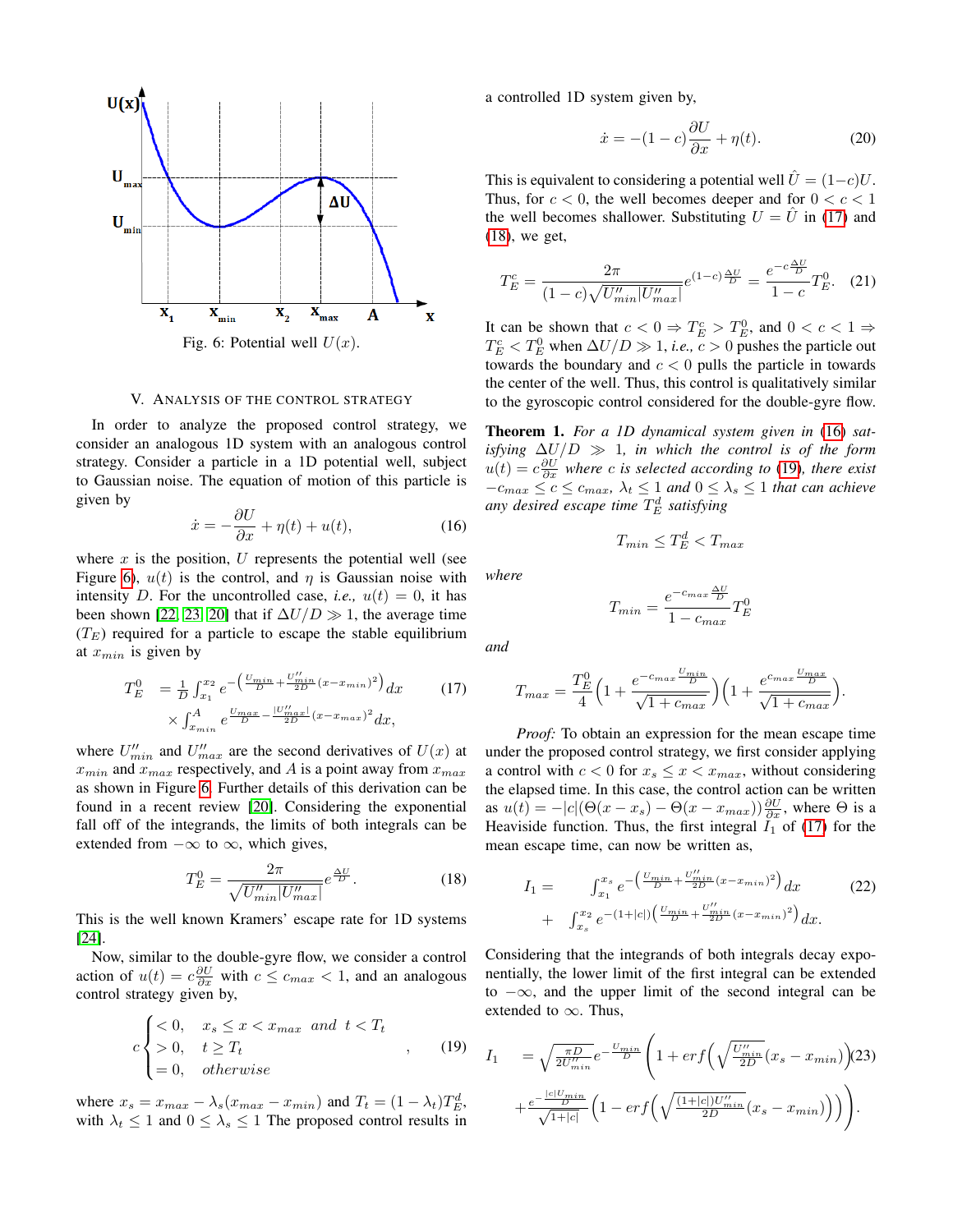Using similar arguments, the second integral  $I_2$  of [\(17\)](#page-4-2), can be written as

<span id="page-5-2"></span>
$$
I_2 = \sqrt{\frac{\pi D}{2|U'_{max}|}} e^{\frac{U_{max}}{D}} \left( 2 + erf\left(\sqrt{\frac{U''_{max}}{2D}}(x_s - x_{max})\right) 24\right)
$$

$$
-\frac{e^{\frac{|c|U_{max}}{D}}}{\sqrt{1+|c|}} erf\left(\sqrt{\frac{(1+|c|)U''_{max}}{2D}}(x_s - x_{max})\right)\right).
$$

<span id="page-5-3"></span>In [\(23\)](#page-4-6) and [\(24\)](#page-5-2),  $erf(x) = \frac{2}{\sqrt{\pi}} \int_0^\infty e^{-t^2} dt$ . Thus, the expected escape time, when control of  $c < 0$  is enacted for  $x_s \leq x <$  $x_{max}$  is

$$
T_{E_{dist}}^c = \frac{1}{D} I_1 I_2.
$$
 (25)

Next, we consider introducing a control with  $c > 0$  when  $t \geq T_t$ . Due to the stochastic nature of escape events, of the total paths that escape,  $\int_0^{T_t} P_{T_E}(t)dt$  percent would have already escaped before the  $c > 0$  control is switched on at  $t = T_t$ .  $P_{T_E}(t) = \frac{1}{T_{E_{dist}}^c} e^{-\frac{t}{T_{E_{dist}}^c}}$  is the probability distribution of the escape times before switching on the  $c > 0$ control. Thus, the percentage of particles escaping after turning on the  $c > 0$  control is,  $1 - \int_0^{T_t} P_{T_E}(t) dt$ , and the mean escape time for these particles would be  $T_{E_{dist}}^c + T_E^c$ , where  $T_E^c$  is the mean escape time if the  $c > 0$  control is applied  $\forall t \geq 0$ , and is given in [\(21\)](#page-4-7). Thus the expected mean escape time, under the full control strategy proposed in [\(19\)](#page-4-5) is

$$
T_E^{exp} = \int_0^{T_t} t P_{T_E}(t) dt + (T_t + T_{E_{dist}}^c) \left(1 - \int_0^{T_t} P_{T_E}(t) dt\right)
$$

Using [\(6\)](#page-2-7), this can be simplified as

$$
T_E^{exp} = T_{E_{dist}}^c - (T_{E_{dist}}^c - T_E^c)e^{-\frac{(1-\lambda_t)T_E^d}{T_{E_{dist}}^c}},
$$
 (26)

where  $T_{E_{dist}}^c$  is given in [\(25\)](#page-5-3), and  $T_E^c$  is the nominal mean escape time with a control of  $c > 0$ .

For  $c = 0$ , it is trivial to see that  $T_E^c = T_{E_{dist}}^c = T_E^0$ . It can be shown that for  $\Delta U/D \gg 1$ ,  $\partial T_{E_{dist}}^c / \partial |c| > 0$  and  $\partial T_{E}^{c}/\partial c$  < 0. Thus, it can be inferred that,  $T_{E_{dist}}^{c} \geq T_{E}^{c}$ , with equality at the trivial case of  $c = 0$ . Using this, one can easily show that  $\frac{\partial T_{E}^{exp}}{\partial \lambda_t} < 0$  and is continuous for  $\lambda_t \leq 1$ . Thus,  $T_E^{exp}$  is minimized at  $\lambda = 1$  and it is maximized as  $\lambda_t \rightarrow -\infty$ . Thus, from [\(26\)](#page-5-4), it can be seen that

$$
T_E^c \le T_E^{exp} < T_{E_{dist}}^c,\tag{27}
$$

with  $T_E^{exp} = T_E^c$  for  $\lambda_t = 1$ , and  $T_E^{exp} \rightarrow T_{E_{dist}}^c$  for  $\lambda_t \rightarrow$  $-\infty$ . Thus, for a given c and  $\lambda_s$ , there exists  $\lambda_t \leq 1$  that can achieve a desired escape time in the range established in [\(27\)](#page-5-5).

As mentioned before, it can be shown that for  $\Delta U/D \gg 1$ ,  $\partial T_{E_{dist}}^c / \partial |c| > 0$  and  $\partial T_{E_{dist}}^c / \partial \lambda_s | > 0$ . In addition,  $T_{E_{dist}}^c|_{c=0} = T_E^0$  and  $T_{E_{dist}}^c|_{\lambda_s=0} = T_E^0$ . Thus, the maximum of  $\overline{T}_{E_{dist}}^c$  occurs at  $c = -c_{max}$  and  $\lambda_s = 1$ . Substituting these values in [\(25\)](#page-5-3), we can get,

<span id="page-5-6"></span>
$$
T_E^0 \le T_{E_{dist}}^c \le T_{max},\tag{28}
$$

where

$$
T_{max} = \frac{T_E^0}{4} \left( 1 + \frac{e^{-c_{max} \frac{U_{min}}{D}}}{\sqrt{1 + c_{max}}} \right) \left( 1 + \frac{e^{c_{max} \frac{U_{max}}{D}}}{\sqrt{1 + c_{max}}} \right).
$$

Thus there exists a  $(-c_{max} \le c \le 0, 0 \le \lambda_s \le 1)$  tuple that can achieve any  $T_{E_{dist}}^c$  value in the range given in [28.](#page-5-6)

(24)  $c \leq c_{max}$  that can achieve any  $T_E^c$  value in the range, In a similar fashion, one can show that there exists a  $0 \leq$ 

 $T_{min} \leq T_E^c \leq T_E^0$ 

where

<span id="page-5-4"></span>.

$$
T_{min} = \frac{e^{-c_{max} \frac{\Delta U}{D}}}{1 - c_{max}} T_E^0.
$$

From the above observations it can be concluded that there exist  $-c_{max} \le c \le c_{max}$ ,  $\lambda_t \le 1$  and  $0 \le \lambda_s \le 1$  that can achieve any desired escape time in the range  $T_{min} \leq T_E^d$  <  $T_{max}$ .

**Remark 1.** In the above controller we consider  $c < 1$  in the *analysis. If* c > 1*, the peak and the trough of the effective potential*  $(1 - c)U$  *will be swapped, and the*  $\Delta U/D \gg 1$ *assumption would not hold anymore.*

# <span id="page-5-0"></span>VI. CONTROLLER PARAMETER SELECTION IN 2D GYRE FLOWS

If  $T_E^d$  is inside the limits specified in Theorem 1, there always exists a set of  $(c, \lambda_t, \lambda_s)$  values that will achieve the desired escape time. If the noise intensity  $D$  is known, depending on  $T_E^d$ , a suitable set of  $(c, \lambda_t, \lambda_s)$  values can be selected to achieve  $T_E^d$ . In general, the noise level D is not known. In such cases, not only is it impossible to determine a set of  $(c, \lambda_t, \lambda_s)$  values to achieve a given  $T_E^d$ , but it is also not possible to determine if the required  $T_E^d$  value is even feasible. In the analogous 2D gyre flow that we considered before, selecting a set of  $(c, \lambda_t, \lambda_s)$  is even more complicated since an expression for  $T_E$  of the form given in [\(21\)](#page-4-7) is not available, and because the parameters of the flow are not known.

<span id="page-5-5"></span>In the control strategy given in [IV-A,](#page-3-3) the problems outlined above are overcome by first selecting values for  $c, \lambda_t, \lambda_s$  that approximately achieve the desired escape time for  $T_E^d > T_E^0$ , and then by refining  $\lambda_t$  to achieve  $T_E^d$  when  $T_E^d < T_E^0$ . For the  $T_E^d > T_E^0$  case, we first approximately estimate the current uncontrolled escape time  $T_E^0$  using [\(14\)](#page-3-4), and then select a value for c that would make  $T_E \to T_E^d$  using  $c < 0$  control alone. Note that for this  $T_E$  to be achieved using  $c < 0$  control alone,  $\lambda_s = 1$ . Thus, for this case  $T_{E_{dist}}^c \approx T_E^d$ . According to [\(26\)](#page-5-4), to make  $T_E^{exp} \approx T_{E_{dist}}^c \approx T_E^{\overline{d}^{dust}_{disc}}$  we need  $\lambda_t \to -\infty$ . That is, by selecting a large value for  $\lambda_s$  and a large negative value for  $\lambda_t$ , we are able to approximately achieve  $T_E^d$  if  $T_E^d > T_E^0$ . However, if  $T_E^d < T_E^0$ , this large negative value for  $\lambda_t$  will not be able to achieve the required  $T_E^d$ . Thus, in order to achieve the desired escape time for both  $T_E^d > T_E^0$  and  $T_E^d < T_E^0$ , we select  $0 \ll \lambda_s < 1$  and  $0 < \lambda_t \ll 1$ , *i.e.*,  $\lambda_s$  close to 1, and  $\lambda_t$  close to zero.

# VII. RESULTS

<span id="page-5-1"></span>The control strategy given in section [IV-A](#page-3-3) was used to control the escape time in a double-gyre flow field with parameters  $A = 1$ ,  $\mu = 1$  and  $s = 1$ . The simulations considered a set of noise intensities  $D =$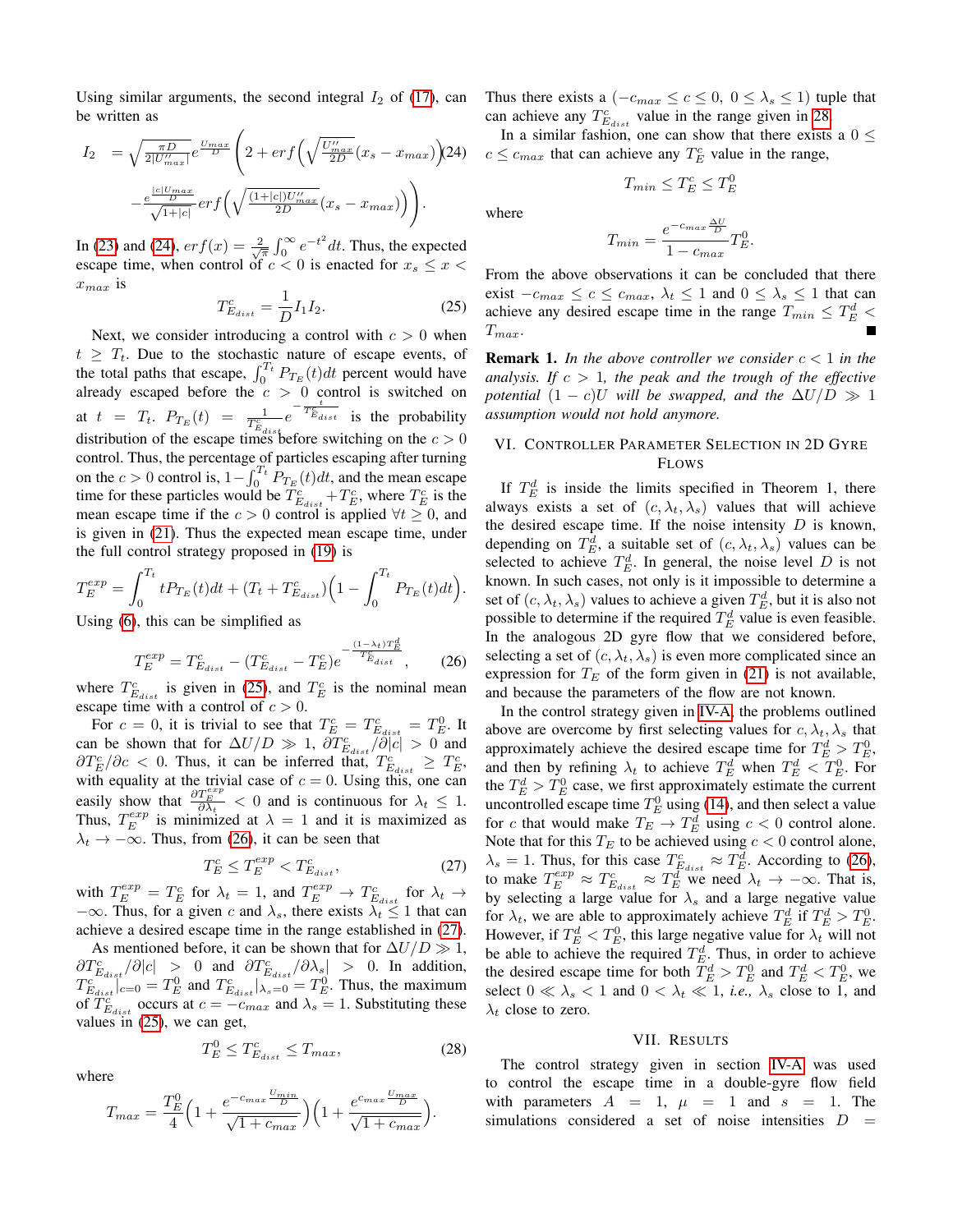<span id="page-6-1"></span>TABLE I: Values of  $\lambda_s$  and  $\lambda_t$  used in the simulations

|             | set1 | set2                       | set <sub>3</sub> | set4 | set <sub>5</sub> | set <sub>6</sub> |
|-------------|------|----------------------------|------------------|------|------------------|------------------|
| $\lambda_s$ |      | $0.85$ $0.85$ $0.85$ $0.2$ |                  |      | 0.2              | 0.2              |
| $\lambda_t$ |      | $-1$ 0.0625 0.9            |                  |      | $-1$ 0.0625 0.9  |                  |

 $\{1/30, 1/40, 1/50, 1/60, 1/70\}$ , and for each noise intensity, the following set of desired escape times  $T_E^d$  =  $\{3, 6, 12, 26, 57, 122, 262\}$  were considered. These  $T_E^d$  values approximately correspond to the natural escape times  $T_E^0$ for noise levels  $\{1/20, 1/30, 1/40, 1/50, 1/60, 1/70, 1/80\}$ respectively. For each  $(D, T_E^d)$  pair, 1000 trials were simulated until escape from the gyre. In all simulations,  $c_{max} = 0.5$ was considered. In order to investigate the effect of selecting different  $\lambda_s$  and  $\lambda_t$  values, simulations were run for the  $(\lambda_s, \lambda_t)$  value combinations given in Table [I.](#page-6-1) In sets 1-3, a large value is selected for  $\lambda_s \approx 1$ , and in sets 4-6, a small value is selected for  $\lambda_s$ . In both cases,  $\lambda_t$  is successively increased from a negative value towards 1. From the discussion in [VI,](#page-5-0) the best results should be expected for set 2, where  $\lambda_s$  is large and  $\lambda_t$  is moderate. Figures [7a-](#page-6-2)[7f](#page-6-3) show plots of desired escape time  $T_E^d$  vs the actual escape times  $T_E^{act}$ , for different  $(\lambda_s, \lambda_t)$  value combinations. For each set of  $(\lambda_s, \lambda_t)$ values, multiple noise levels are considered. In each figure, the thick dotted line in black represent the ideal  $T_E^d = T_E^{act}$ <br>curve. The closer the  $T_E^d$  vs.  $T_E^{act}$  are to this line, the better the performance of the control strategy.

From the figures, it can be seen that set 2 ( $\lambda_s = 0.85, \lambda_t =$ 0.0625) indeed gives the best results. In set 1,  $T_E^{act}$  overshoots  $T_E^d$  by a considerable margin, since the negative value used for  $\lambda_t$  cannot pull back  $T_{E_{dist}}^c$  in [\(26\)](#page-5-4) enough towards  $T_E^c$ . On the other hand, in set 3, where  $\lambda_t$  is close to 1,  $T_{E_{dist}}^c$  is pulled too far back by the  $c > 0$  control, which results in very small  $T_E^{act}$  values. Set 4 and set 6 follow similar behaviors as set 1 and set 3 respectively due to the effect of  $\lambda_t$ . While sets 2 and 5 consider the same moderate value for  $\lambda_t$ , in set 5,  $T_E^{act}$  undershoots  $T_E^d$  due to the small value of  $\lambda_s$  considered in set 5.

Figures [8a-](#page-7-3)[8e](#page-7-4) show the proability densities of the escape times obtained for different values of  $T_E^d$ . For these simulations a noise level of  $D = 1/60$ , which has a 'natural' escape time of approximately 57s, was considered. We used  $\lambda_s = 0.85$  and  $\lambda_t = 0.0625$  for the control. It can be seen that the proposed control is able to achieve  $T_E^d$  values that are much farther away from the natural escape time. From these results, it can be seen that the control strategy proposed in section [IV](#page-2-0) is able to achieve a wide range of desired escape times, for a wide range of system noise levels.

The control strategy was also tested with a non-Gaussian noise source to check its performance in a non-ideal scenario. In this case the noise signal was derived as  $\eta(t) = \tilde{\sigma} \mathbf{z}^{1/3}(t) + \delta$ where each component of z has a standard normal distribution, *i.e.*,  $z_i \sim \mathcal{N}(0, 1)$ . The value for  $\tilde{\sigma}$  was selected such that, the standard deviation of each component of  $\eta$  was equal to the standard deviations considered in the Gaussian case, *i.e.,*

<span id="page-6-2"></span>

<span id="page-6-3"></span>Fig. 7: Desired escape time  $T_E^d$  vs. the actual escape times  $T_E^{act}$  for different  $(\lambda_s, \lambda_t)$  value combinations. The values of  $\lambda_s$  and  $\lambda_t$  for each set is given in Table [I.](#page-6-1)

 $\sigma(\eta_i) = \sqrt{2D}$  for  $i = 1, 2$ . The mean  $\delta$  essentially shifts the flow velocities in [\(2\)](#page-1-2) by a constant amount, and its value is selected to be small enough such that the gyre structure of the flow is maintained. Figure [9](#page-7-5) shows the results for the case where  $\delta = 0.1$ ,  $\lambda_s = 0.85$  and  $\lambda_t = 0.0625$ . In the cases shown  $\tilde{\sigma}$  was selected such that the noise signals have the same standard deviations as before. It can be seen that the desired mean escape times are achieved even in the presence of non-Gaussian noise sources.

## VIII. CONCLUSIONS

<span id="page-6-0"></span>In this work we presented a control strategy that could be used to control the inter-gyre switching time of an agent operating in a gyre flow. The proposed control strategy is derived from a framework based on large fluctuation theory which is used to characterize the mean escape time in uncontrolled dynamical systems. We showed how control can be used to enhance or abate the mean escape time and presented a strategy to achieve a desired mean escape time. We analyzed the control strategy using an equivalent 1D system, and showed that the proposed control strategy is able to achieve any desired escape time in an interval governed by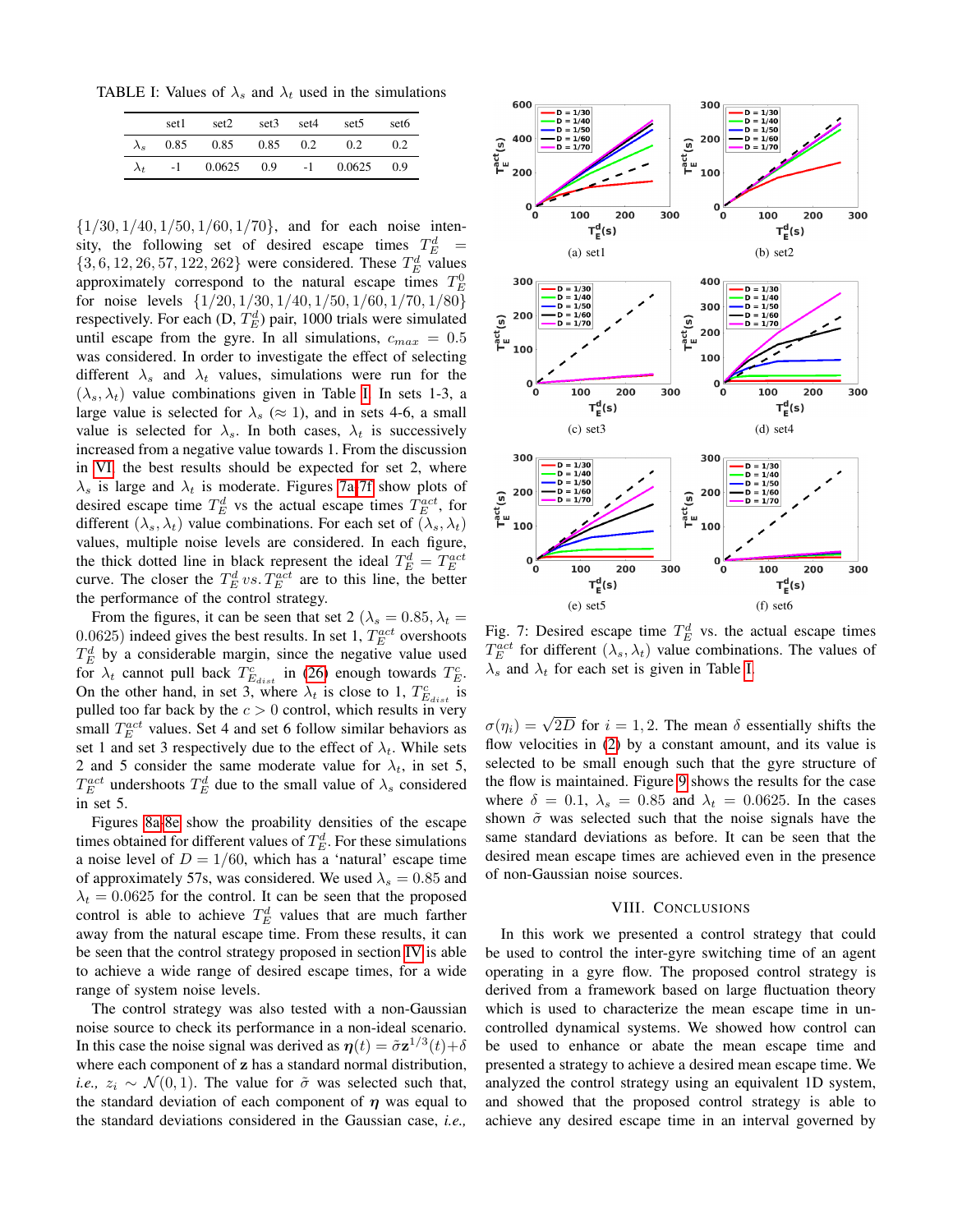<span id="page-7-3"></span>

<span id="page-7-4"></span>Fig. 8: Probability density function of the actual escape times for various values  $T_E^d$  for a noise level of  $D = 1/60$ , where  $\lambda_s = 0.85$  and  $\lambda_t = 0.0625$  were used for the control.

<span id="page-7-5"></span>

Fig. 9:  $T_E^d$  vs.  $T_E^{act}$  curves for non-Gaussian noise, where  $\boldsymbol{\eta}(t) = \tilde{\sigma} \mathbf{z}^{1/3}(t) + \delta$  with  $\delta = 0.1$ ,  $\lambda_s = 0.85$  and  $\lambda_t = 0.0625$ .  $\eta(t) = \sigma \mathbf{z}^{-t}(\tau) + \sigma$  with  $\sigma = 0.1$ ,  $\lambda_s = 0.85$  and  $\lambda_t = \tilde{\sigma}$  was selected such that  $\sigma(\eta_i) = \sqrt{2D}$  for  $i = 1, 2$ .

the maximum available control. We showed how parameters of the control strategy can be picked in environments where full knowledge of the flow dynamics and stochasticity is not available. Finally, we demonstrated the effectiveness of the strategy in simulations, where we showed that the strategy works even in environments with non-Gaussian noise sources.

The presented method makes few key assumptions regarding the motion model and the noise model. While marine vehicles can be considered to be holonomic if the flow structures have a much larger spatial scale compared to the vehicle, they are non-holonomic in general. Furthermore, practical noise sources can be non-Gaussian and noise samples may be correlated in time. Even with these simplifying assumptions, obtaining a control law that achieves a given desired escape time is complicated. Relaxing these assumptions will sometimes require a new modeling paradigm and/or new theoretical results. Thus, evaluating the effects of modeling assumptions is a key area for future work. Towards this end we are currently designing and building an experimental setup to test the proposed methodology in a scaled gyre flow.

The presented methodology has potential applications in a wide range of disciplines. The method could potentially be used in other dynamical systems with multiple stability states to control switching between these states. For example, this framework could be used to study the noise-driven information state dynamics in a swarm using nonlinear consensus algorithms. Generalizing this method to work with such metastable dynamical systems is another direction for future work.

#### ACKNOWLEDGEMENTS

This work was supported by the Office of Naval Research (ONR) grant N000141712690 and the National Science Foundation (NSF) grants CMMI 1462825 and IIS 1253917.

# **REFERENCES**

- <span id="page-7-0"></span>[1] D. Caron, B. Stauffer, S. Moorthi, A. Singh, M. Batalin, E. Graham, M. Hansen, W. Kaiser, J. Das, A. de Menezes Pereira, B. Z. A. Dhariwal, C. Oberg, and G. Sukhatme, "Macro- to fine-scale spatial and temporal distributions and dynamics of phytoplankton and their environmental driving forces in a small subalpine lake in southern California, USA," Journal of Limnology and Oceanography, vol. 53, no. 5, pp. 2333–2349, 2008.
- <span id="page-7-1"></span>[2] E. Fiorelli, N. E. Leonard, P. Bhatta, D. A. Paley, R. Bachmayer, and D. M. Fratantoni, "Multi-AUV Control and Adaptive Sampling in Monterey Bay," IEEE Journal of Oceanic Engineering, vol. 31, no. 4, pp. 935– 948, 2006.
- <span id="page-7-2"></span>[3] R. N. Smith, J. Das, H. Heidarsson, A. Pereira, I. Cetinić, L. Darjany, M.-E. Garneau, M. D. Howard, C. Oberg, M. Ragan, A. Schnetzer, E. Seubert, E. C. Smith, B. A. Stauffer, G. Toro-Farmer, D. A. Caron, B. H. Jones, and G. S. Sukhatme, "USC CINAPS builds bridges: Observing and monitoring the Southern California Bight," IEEE Robotics and Automation Magazine, Special Issue on